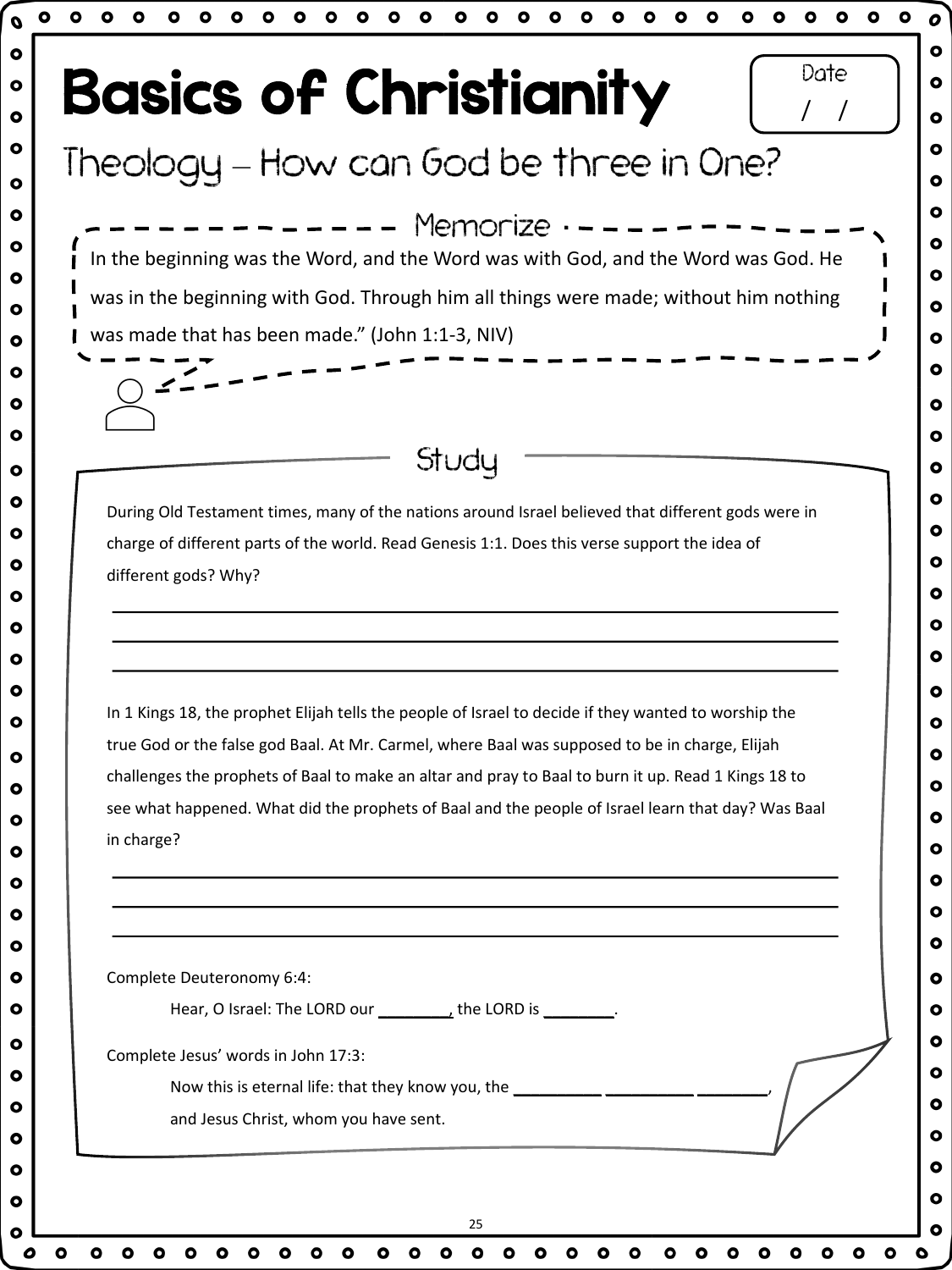|   | In ________ beginning _______ the __________, and ________ Word ________ with                                                                                                                                    |
|---|------------------------------------------------------------------------------------------------------------------------------------------------------------------------------------------------------------------|
|   | ___________, and ___________ Word ___________ God. _______ was _______ the                                                                                                                                       |
|   | _________________ with _________. Through __________ all __________                                                                                                                                              |
|   | were ___________; without _________ nothing _________ made ___________ has                                                                                                                                       |
|   | __________ made." (___________ 1:_________, NIV)                                                                                                                                                                 |
|   |                                                                                                                                                                                                                  |
|   |                                                                                                                                                                                                                  |
|   | Study                                                                                                                                                                                                            |
|   |                                                                                                                                                                                                                  |
|   |                                                                                                                                                                                                                  |
|   | * Read Matthew 28:19-20. In this verse, Jesus says to "make disciples of all nations, baptizing them in                                                                                                          |
|   | the ______________ of the Father and of the Son and of the Holy Spirit" Is the noun in the blank singular                                                                                                        |
|   |                                                                                                                                                                                                                  |
|   | * We know that there is only one God, but His name has three parts. List the three parts from the verse                                                                                                          |
|   | above.                                                                                                                                                                                                           |
|   |                                                                                                                                                                                                                  |
|   |                                                                                                                                                                                                                  |
|   | ❖ God is expressed in three persons (signified by the names above), and each shows us what God is like.<br>Paul had this in mind when he wrote 2 Corinthians 13:14. Fill in the blanks from the NIV translation: |
|   |                                                                                                                                                                                                                  |
|   |                                                                                                                                                                                                                  |
|   |                                                                                                                                                                                                                  |
|   | God the Father.)                                                                                                                                                                                                 |
| ❖ | Now let's look at what Paul says in Ephesians 2:18 (NIV): "For through him we both have access to the                                                                                                            |
|   |                                                                                                                                                                                                                  |
|   | earlier in Ephesians 2.)                                                                                                                                                                                         |
|   | How many of the Persons of God are involved in us being able to have a relationship with God?                                                                                                                    |
|   | * Why do you think it shouldn't be surprising if you cannot completely understand that God is three in                                                                                                           |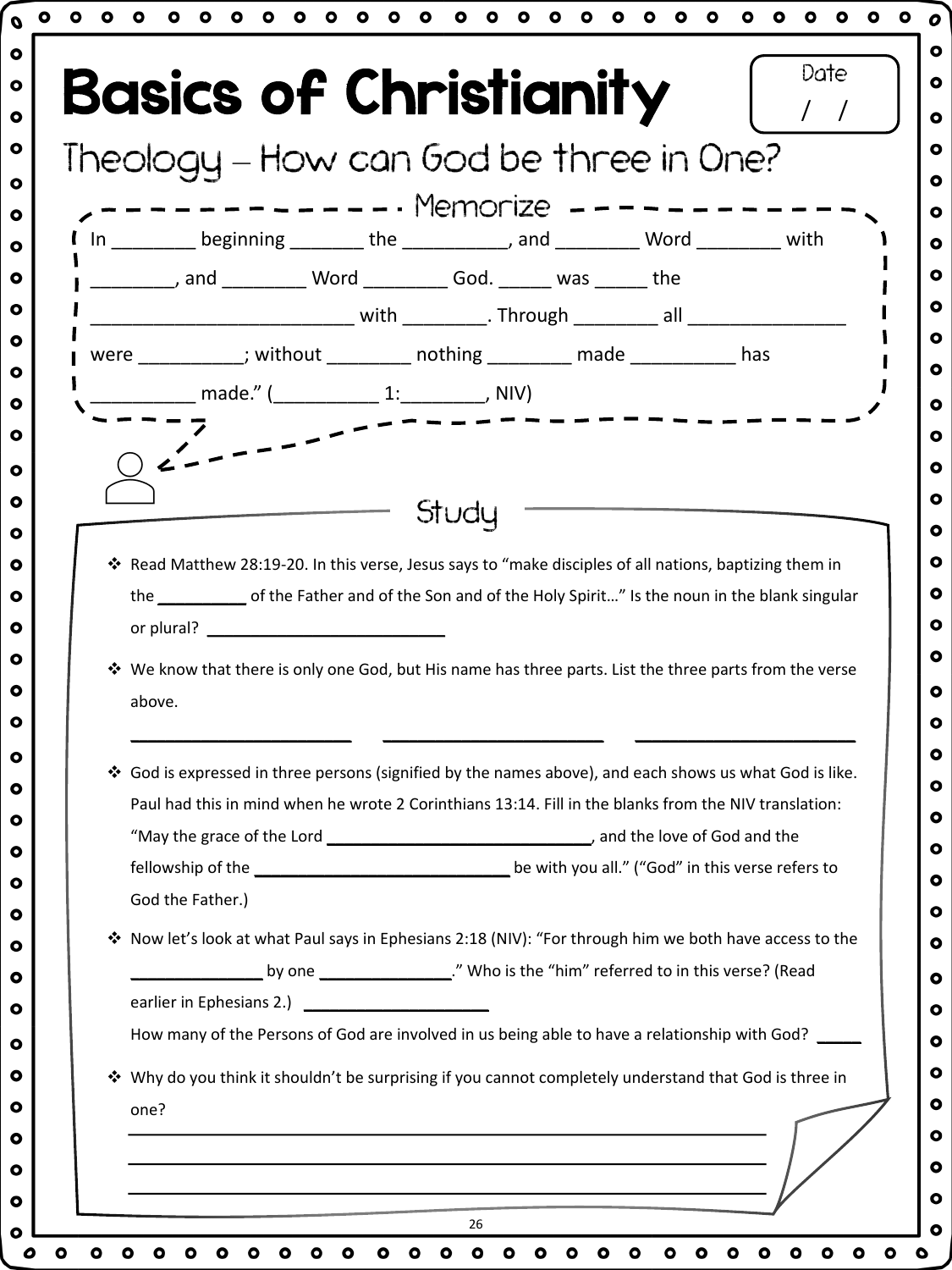|   | ------------ Memorize ---------                                                                                                                 |
|---|-------------------------------------------------------------------------------------------------------------------------------------------------|
|   |                                                                                                                                                 |
|   |                                                                                                                                                 |
|   |                                                                                                                                                 |
|   | ________ in _________ beginning ____________ God. _____________________ him _________                                                           |
|   |                                                                                                                                                 |
|   |                                                                                                                                                 |
|   |                                                                                                                                                 |
|   |                                                                                                                                                 |
|   |                                                                                                                                                 |
|   | Study                                                                                                                                           |
|   |                                                                                                                                                 |
|   |                                                                                                                                                 |
|   | The one God is expressed as the three Persons of the Father, the Son, and the Holy Spirit and each                                              |
|   | Person of God is responsible for a particular part of God's work in the world. Now let's think particularly                                     |
|   | about the work that God does as the Father.                                                                                                     |
| ❖ | The Father plans and directs. He created the plan for salvation - sending the Son and the Holy                                                  |
|   | Spirit.                                                                                                                                         |
|   | Read John 3:16-17 and answer the following questions:<br>➤                                                                                      |
|   |                                                                                                                                                 |
|   | Why did He send his Son?                                                                                                                        |
|   | $\triangleright$ Read Ephesians 1:11-12 and answer the following questions:                                                                     |
|   |                                                                                                                                                 |
|   | So which Person of God do you think had the plan? ______________________________<br>$\bullet$                                                   |
| ❖ | Read Ephesians 1:3. What has God the Father blessed us with? ___________________                                                                |
|   | (If you continue reading Ephesians 1, you'll notice that God the Father blesses us, but every                                                   |
| ❖ | blessing comes through what God the Son has done through His life, death, and resurrection.)                                                    |
|   | Read Matthew 6:9 (NIV) and fill in the blanks: "This, then, is how you should pray: 'Our                                                        |
|   | in heaven, 1990 [10] be your name'" Why do you think that<br>Jesus instructs us to pray to the Father instead of to Himself or the Holy Spirit? |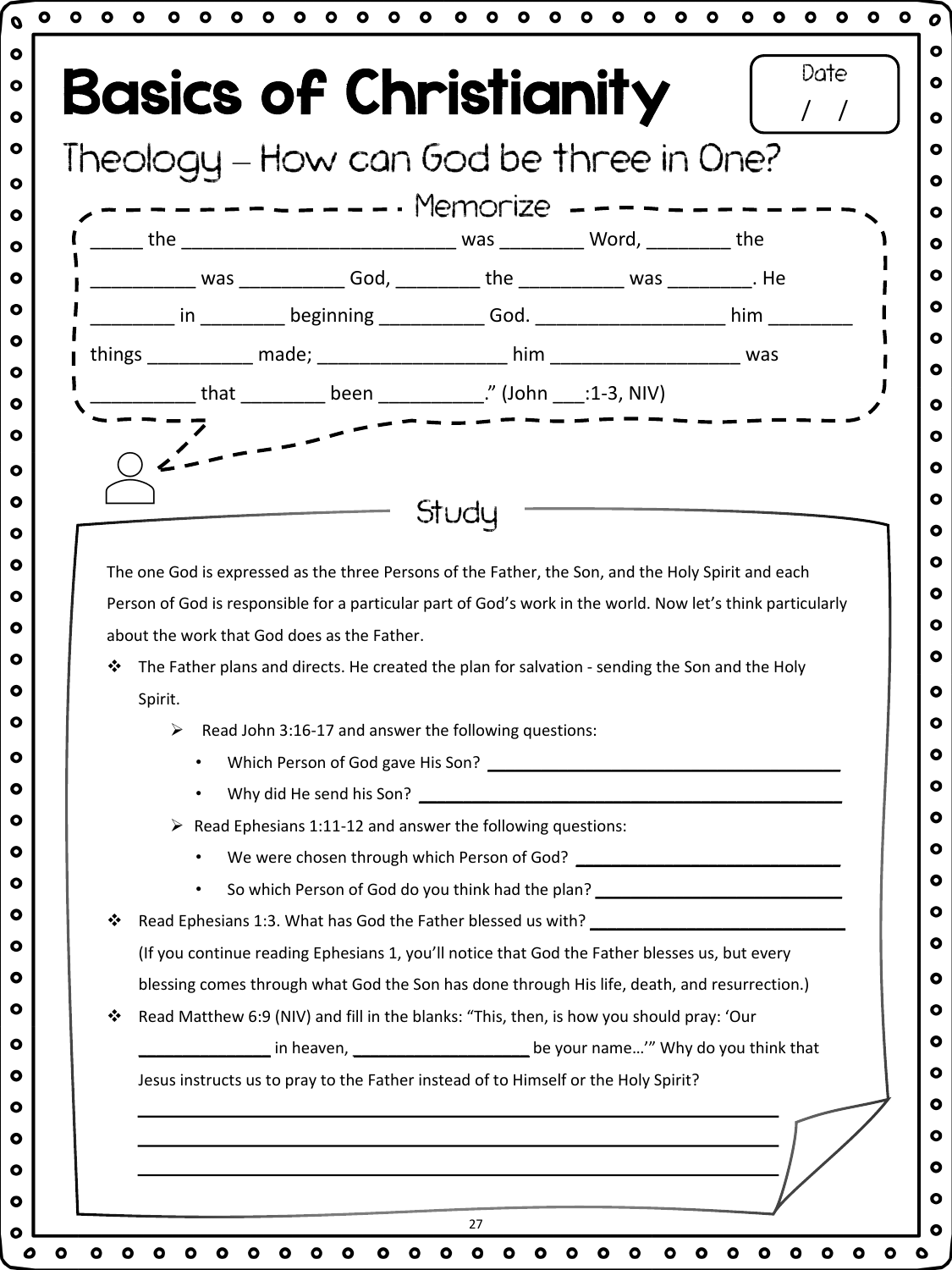| Theology - How can God be three in One?<br>I In the _________________________ was the ___________, and the __________, was with<br>_________, and the ___________, was God. _____ was in ________ beginning with<br>__________. Through him __________ things were ______________; without him<br>Study<br>The one God is expressed as the three Persons of the Father, the Son, and the Holy Spirit and each<br>Person of God is responsible for a particular part of God's work in the world. Now let's think particularly<br>about how the Bible teaches that Jesus is God.<br>* Read John 1:1. We know from previous study that "the Word" refers to Jesus. But John 1:1 also says<br>that "the Word was _________."<br>❖ The Bible shows us that Jesus does work that only God can do. Read the following verses and find<br>what they say that Jesus did that only God can do.<br>$\triangleright$ John 1:3 -<br>* There are things about Jesus' life that are true only of God. Read the following verses and find<br>something that is said about Jesus that is true only of God.<br>$\triangleright$ Hebrews 1:10-12-<br>$\frac{1}{2}$<br>❖ Jesus is worshipped as God.<br>* Read Hebrews 1:6. According to this verse:<br>❖ Jesus Himself declared that he was God. Read John 8:58 and compare it with Exodus 3:14. |      | <b>Basics of Christianity</b> |
|-------------------------------------------------------------------------------------------------------------------------------------------------------------------------------------------------------------------------------------------------------------------------------------------------------------------------------------------------------------------------------------------------------------------------------------------------------------------------------------------------------------------------------------------------------------------------------------------------------------------------------------------------------------------------------------------------------------------------------------------------------------------------------------------------------------------------------------------------------------------------------------------------------------------------------------------------------------------------------------------------------------------------------------------------------------------------------------------------------------------------------------------------------------------------------------------------------------------------------------------------------------------------------------------------------------------------------|------|-------------------------------|
|                                                                                                                                                                                                                                                                                                                                                                                                                                                                                                                                                                                                                                                                                                                                                                                                                                                                                                                                                                                                                                                                                                                                                                                                                                                                                                                               |      |                               |
|                                                                                                                                                                                                                                                                                                                                                                                                                                                                                                                                                                                                                                                                                                                                                                                                                                                                                                                                                                                                                                                                                                                                                                                                                                                                                                                               |      |                               |
|                                                                                                                                                                                                                                                                                                                                                                                                                                                                                                                                                                                                                                                                                                                                                                                                                                                                                                                                                                                                                                                                                                                                                                                                                                                                                                                               |      |                               |
|                                                                                                                                                                                                                                                                                                                                                                                                                                                                                                                                                                                                                                                                                                                                                                                                                                                                                                                                                                                                                                                                                                                                                                                                                                                                                                                               |      |                               |
|                                                                                                                                                                                                                                                                                                                                                                                                                                                                                                                                                                                                                                                                                                                                                                                                                                                                                                                                                                                                                                                                                                                                                                                                                                                                                                                               |      |                               |
|                                                                                                                                                                                                                                                                                                                                                                                                                                                                                                                                                                                                                                                                                                                                                                                                                                                                                                                                                                                                                                                                                                                                                                                                                                                                                                                               |      |                               |
|                                                                                                                                                                                                                                                                                                                                                                                                                                                                                                                                                                                                                                                                                                                                                                                                                                                                                                                                                                                                                                                                                                                                                                                                                                                                                                                               |      |                               |
|                                                                                                                                                                                                                                                                                                                                                                                                                                                                                                                                                                                                                                                                                                                                                                                                                                                                                                                                                                                                                                                                                                                                                                                                                                                                                                                               | NIV) |                               |
|                                                                                                                                                                                                                                                                                                                                                                                                                                                                                                                                                                                                                                                                                                                                                                                                                                                                                                                                                                                                                                                                                                                                                                                                                                                                                                                               |      |                               |
|                                                                                                                                                                                                                                                                                                                                                                                                                                                                                                                                                                                                                                                                                                                                                                                                                                                                                                                                                                                                                                                                                                                                                                                                                                                                                                                               |      |                               |
|                                                                                                                                                                                                                                                                                                                                                                                                                                                                                                                                                                                                                                                                                                                                                                                                                                                                                                                                                                                                                                                                                                                                                                                                                                                                                                                               |      |                               |
|                                                                                                                                                                                                                                                                                                                                                                                                                                                                                                                                                                                                                                                                                                                                                                                                                                                                                                                                                                                                                                                                                                                                                                                                                                                                                                                               |      |                               |
|                                                                                                                                                                                                                                                                                                                                                                                                                                                                                                                                                                                                                                                                                                                                                                                                                                                                                                                                                                                                                                                                                                                                                                                                                                                                                                                               |      |                               |
|                                                                                                                                                                                                                                                                                                                                                                                                                                                                                                                                                                                                                                                                                                                                                                                                                                                                                                                                                                                                                                                                                                                                                                                                                                                                                                                               |      |                               |
|                                                                                                                                                                                                                                                                                                                                                                                                                                                                                                                                                                                                                                                                                                                                                                                                                                                                                                                                                                                                                                                                                                                                                                                                                                                                                                                               |      |                               |
|                                                                                                                                                                                                                                                                                                                                                                                                                                                                                                                                                                                                                                                                                                                                                                                                                                                                                                                                                                                                                                                                                                                                                                                                                                                                                                                               |      |                               |
|                                                                                                                                                                                                                                                                                                                                                                                                                                                                                                                                                                                                                                                                                                                                                                                                                                                                                                                                                                                                                                                                                                                                                                                                                                                                                                                               |      |                               |
|                                                                                                                                                                                                                                                                                                                                                                                                                                                                                                                                                                                                                                                                                                                                                                                                                                                                                                                                                                                                                                                                                                                                                                                                                                                                                                                               |      |                               |
|                                                                                                                                                                                                                                                                                                                                                                                                                                                                                                                                                                                                                                                                                                                                                                                                                                                                                                                                                                                                                                                                                                                                                                                                                                                                                                                               |      |                               |
|                                                                                                                                                                                                                                                                                                                                                                                                                                                                                                                                                                                                                                                                                                                                                                                                                                                                                                                                                                                                                                                                                                                                                                                                                                                                                                                               |      |                               |
|                                                                                                                                                                                                                                                                                                                                                                                                                                                                                                                                                                                                                                                                                                                                                                                                                                                                                                                                                                                                                                                                                                                                                                                                                                                                                                                               |      |                               |
|                                                                                                                                                                                                                                                                                                                                                                                                                                                                                                                                                                                                                                                                                                                                                                                                                                                                                                                                                                                                                                                                                                                                                                                                                                                                                                                               |      |                               |
|                                                                                                                                                                                                                                                                                                                                                                                                                                                                                                                                                                                                                                                                                                                                                                                                                                                                                                                                                                                                                                                                                                                                                                                                                                                                                                                               |      |                               |
|                                                                                                                                                                                                                                                                                                                                                                                                                                                                                                                                                                                                                                                                                                                                                                                                                                                                                                                                                                                                                                                                                                                                                                                                                                                                                                                               |      |                               |
|                                                                                                                                                                                                                                                                                                                                                                                                                                                                                                                                                                                                                                                                                                                                                                                                                                                                                                                                                                                                                                                                                                                                                                                                                                                                                                                               |      |                               |
|                                                                                                                                                                                                                                                                                                                                                                                                                                                                                                                                                                                                                                                                                                                                                                                                                                                                                                                                                                                                                                                                                                                                                                                                                                                                                                                               |      |                               |
|                                                                                                                                                                                                                                                                                                                                                                                                                                                                                                                                                                                                                                                                                                                                                                                                                                                                                                                                                                                                                                                                                                                                                                                                                                                                                                                               |      |                               |
|                                                                                                                                                                                                                                                                                                                                                                                                                                                                                                                                                                                                                                                                                                                                                                                                                                                                                                                                                                                                                                                                                                                                                                                                                                                                                                                               |      |                               |
|                                                                                                                                                                                                                                                                                                                                                                                                                                                                                                                                                                                                                                                                                                                                                                                                                                                                                                                                                                                                                                                                                                                                                                                                                                                                                                                               |      |                               |
|                                                                                                                                                                                                                                                                                                                                                                                                                                                                                                                                                                                                                                                                                                                                                                                                                                                                                                                                                                                                                                                                                                                                                                                                                                                                                                                               |      |                               |
|                                                                                                                                                                                                                                                                                                                                                                                                                                                                                                                                                                                                                                                                                                                                                                                                                                                                                                                                                                                                                                                                                                                                                                                                                                                                                                                               |      |                               |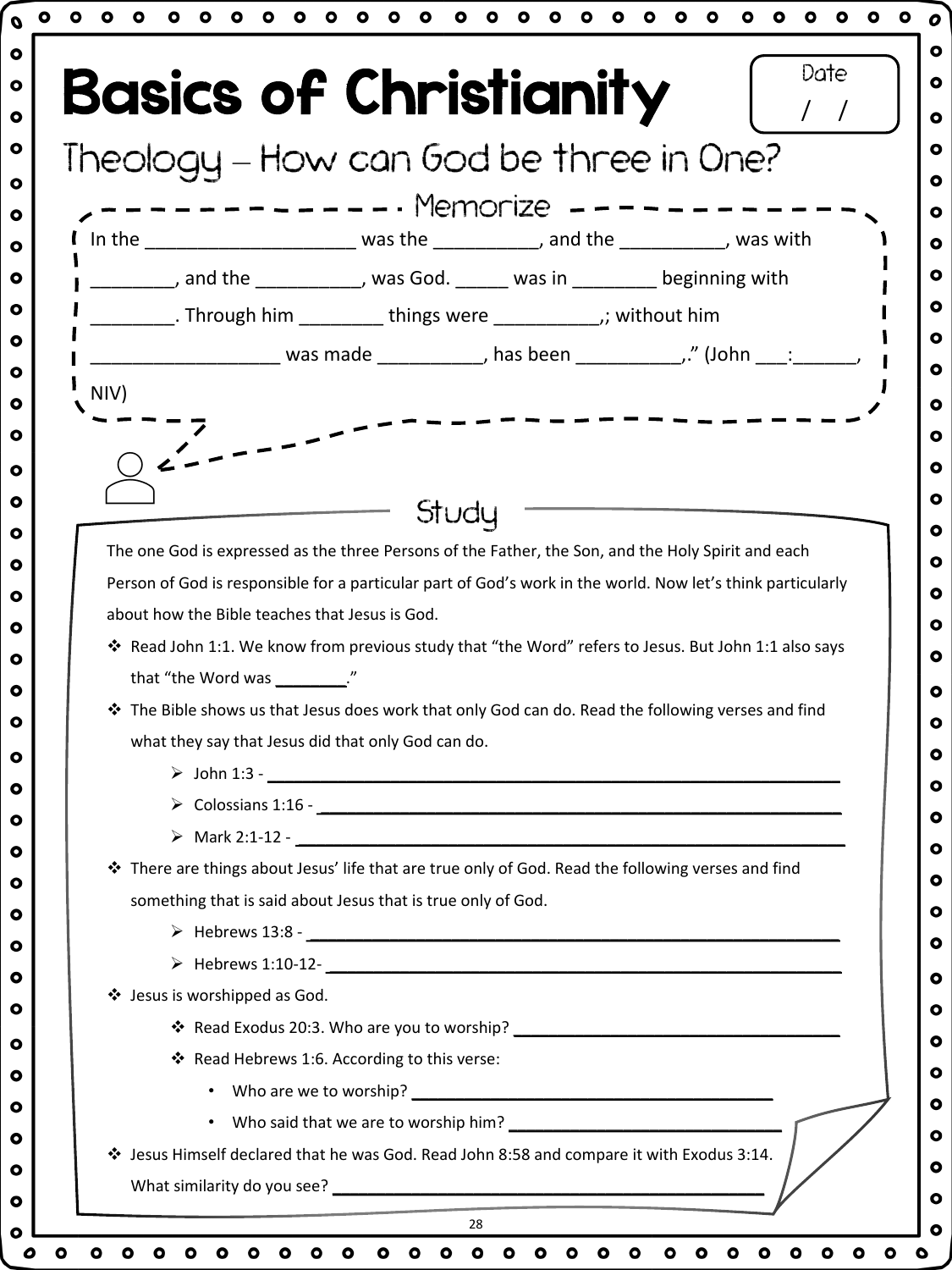|                                           | <b>Basics of Christianity</b>                                                                               |  |
|-------------------------------------------|-------------------------------------------------------------------------------------------------------------|--|
|                                           | Theology - How can God be three in One?                                                                     |  |
|                                           | --------- Memorize ----                                                                                     |  |
|                                           |                                                                                                             |  |
|                                           |                                                                                                             |  |
|                                           |                                                                                                             |  |
|                                           | ______ was ______ __________ beginning ___________ __________. Through _________                            |  |
|                                           | _________ things ___________ ___________; without ________ ______________________ was                       |  |
|                                           |                                                                                                             |  |
|                                           |                                                                                                             |  |
|                                           |                                                                                                             |  |
|                                           |                                                                                                             |  |
|                                           | Studu                                                                                                       |  |
|                                           |                                                                                                             |  |
|                                           | The one God is expressed as the three Persons of the Father, the Son, and the Holy Spirit and each          |  |
|                                           | Person of God is responsible for a particular part of God's work in the world. Now let's think particularly |  |
|                                           |                                                                                                             |  |
|                                           | about how the Bible teaches that the Holy Spirit is God.                                                    |  |
|                                           |                                                                                                             |  |
| worship in the Spirit and in truth."      |                                                                                                             |  |
|                                           | ❖ Fill in the blanks for Matthew 28:19 (NIV): "Therefore go and make disciples of all nations, baptizing    |  |
|                                           | them in the name of the Father and of the Son and of the ____________________________"                      |  |
|                                           | So we see that God is spirit (unlimited, everywhere, without a body and not taking up space) and the        |  |
| third Person of God is called the Spirit. |                                                                                                             |  |
| The Bible teaches that:                   |                                                                                                             |  |
|                                           | * the Holy Spirit is a real person. How does each verse/passage talk about the Holy Spirit as a person?     |  |
|                                           |                                                                                                             |  |
|                                           |                                                                                                             |  |
|                                           | ❖ the Holy Spirit does things that only God can do. Tell how the following verses support this idea.        |  |
|                                           |                                                                                                             |  |
|                                           |                                                                                                             |  |
|                                           |                                                                                                             |  |
|                                           | ❖ the Holy Spirit has qualities true only of God. Tell how the following verses support this idea.          |  |
|                                           |                                                                                                             |  |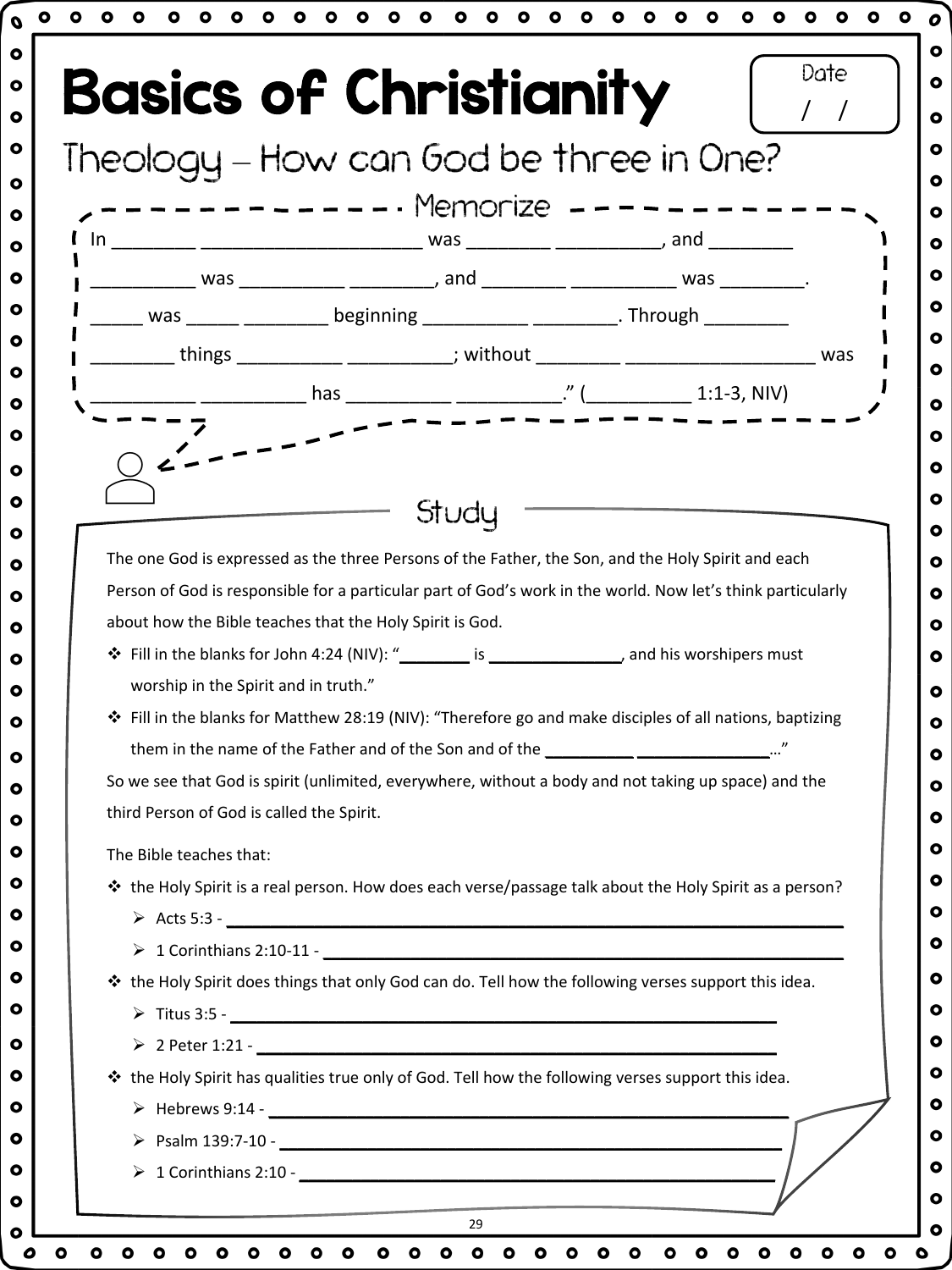| <b>Basics of Christianity</b>                                                                        | Date                                                                                                        |
|------------------------------------------------------------------------------------------------------|-------------------------------------------------------------------------------------------------------------|
|                                                                                                      |                                                                                                             |
| Theology - How can God be three in One?                                                              |                                                                                                             |
|                                                                                                      |                                                                                                             |
|                                                                                                      | -  —  — Write Your Memory Verse  -  —  —                                                                    |
|                                                                                                      |                                                                                                             |
|                                                                                                      |                                                                                                             |
|                                                                                                      |                                                                                                             |
|                                                                                                      |                                                                                                             |
|                                                                                                      |                                                                                                             |
|                                                                                                      |                                                                                                             |
|                                                                                                      |                                                                                                             |
| Study                                                                                                |                                                                                                             |
|                                                                                                      |                                                                                                             |
| Using dictionary.com, find the following definitions:                                                |                                                                                                             |
| > The second definition of harmony under the heading "Music."                                        |                                                                                                             |
|                                                                                                      |                                                                                                             |
| The first definition of dissonant.<br>➤                                                              |                                                                                                             |
|                                                                                                      |                                                                                                             |
| Write the note names to the right and play them                                                      |                                                                                                             |
| on the piano one at a time. Then play them                                                           |                                                                                                             |
| together. Does this chord sound harmonious or                                                        |                                                                                                             |
|                                                                                                      |                                                                                                             |
| Write the note names to the right and play them                                                      |                                                                                                             |
| on the piano one at a time. Then play them                                                           |                                                                                                             |
| together. Does this chord sound harmonious or                                                        |                                                                                                             |
|                                                                                                      |                                                                                                             |
|                                                                                                      | The One God works through the three Persons of the Trinity. The Father, the Son, and the Holy Spirit don't  |
|                                                                                                      | necessarily work at the same time, but they work in harmony. To demonstrate this, play the harmonious       |
|                                                                                                      | notes above: start with C, then without lifting your thumb from C play E, then without lifting your fingers |
| from C and E play G. Notice how when each note begins, it adds to the beauty of what's already being |                                                                                                             |
| played?                                                                                              |                                                                                                             |
| Something to think about: should you be in harmony or dissonance with the work God is doing          |                                                                                                             |
|                                                                                                      |                                                                                                             |